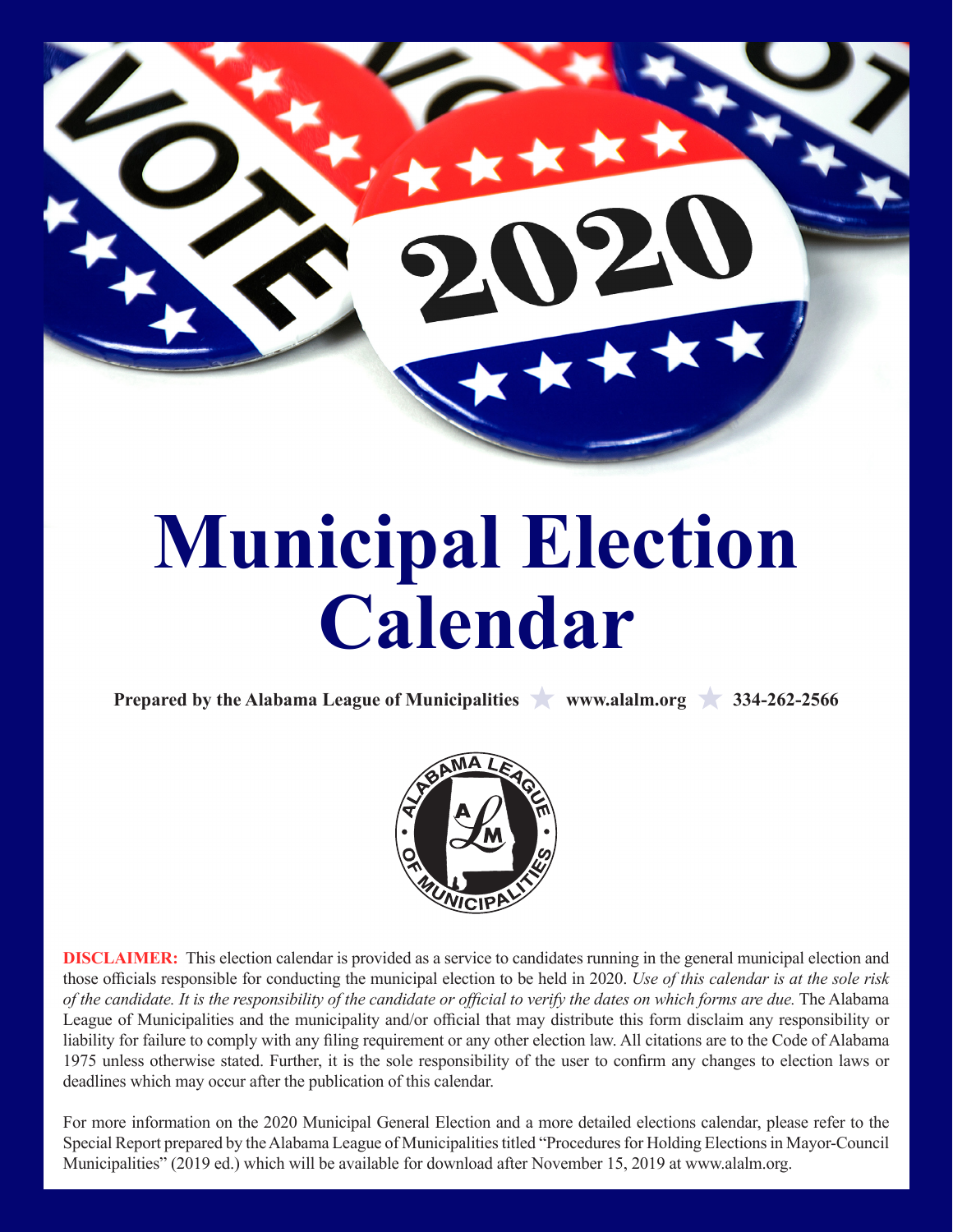

# **AUGUST 25, 2019:**

- First day candidates can raise or spend money.  $§17-5-7(b)(2)$ .
- An ordinance establishing the use of electronic vote counters must be adopted. No deadline is set, but the ordinance must be adopted far enough in advance to meet other election deadlines. §17-7-21.

#### **FEBRUARY 25, 2020:**

- Last day for the council to change the salaries for officials who will be elected in August. §§11-43-2, 11-43-80.
- Last day for the council to decide whether to elect councilmembers at large or from districts. §§11-43-2, 11-43-63.
- Last day for the council in municipalities with a population of less than 10,000 to provide by ordinance for a procedure for the appointment of additional election officials to receive, count, and return the absentee ballots cast at the election. §§ 11-46-27, 17-11-10 and 17-11-11.

**MARCH 31, 2020:** Last day for councils elected at large to number the places for election purposes. §11-46-22.

#### **MAY 25, 2020:**

- Last day for the council to change its district lines. §11-46-23.
- Last day for the council to change the location of or add designated voting places. See  $\S17-6-4(d)$ .
- Last day a person can become a resident of the municipality and district in order to become a candidate. §§ 11-46-24(b), 11-46-25(g), 11-43-63.

**JUNE 26, 2020:** First day to conduct a training school for officials who will conduct an election using electronic voting machines. §17-8-9.

**JULY 2, 2020:** Last day for council to adopt an ordinance establishing qualification fees. §11-46-2.

# **JULY 7, 2020:**

- Mayor gives notice of the election.  $§11-46-22(a)$ .
- Candidates may begin qualifying at city hall once notice is published. Candidates must file a Statement of Economic Interests form with the ALABAMA ETHICS COMMISSION in order to appear on the ballot.  $§$ 36-25-15(a).

**For questions regarding the Statement of Economic Interests, please call the Alabama Ethics Commission at 334-242-2997.**

# **JULY 21, 2020:**

- Last day, by 5:00 p.m., to qualify to run for municipal office.  $§11-46-25(g)$ .
- Mayor must file a list of qualified voters with the clerk. §11-46-36. If the mayor is a candidate in the election, the council must appoint a qualified person to perform this duty. §11-46-37.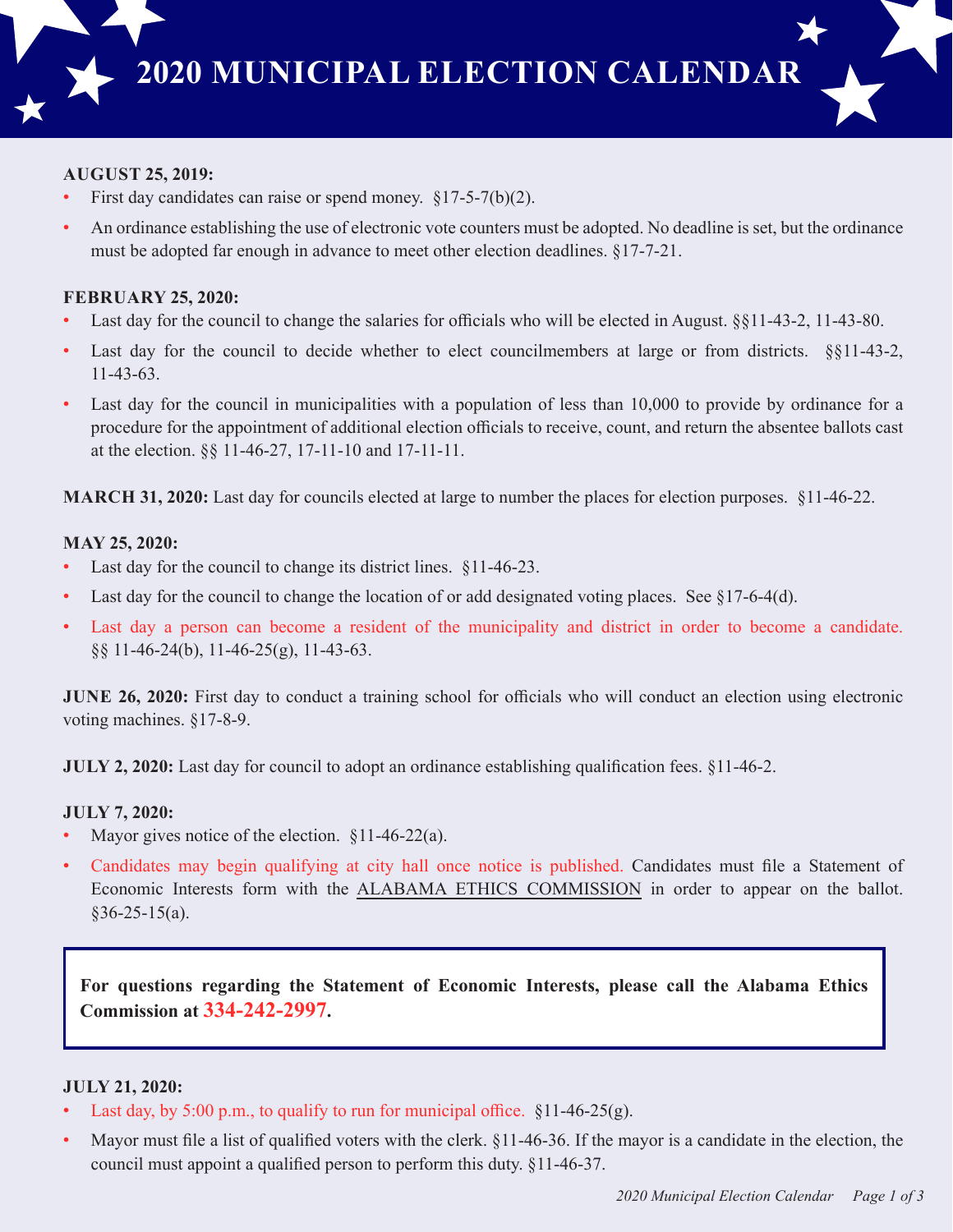## **JULY 26, 2020:**

- Last day to establish residency to <u>vote</u> in the municipal general election. §11-46-38(b).
- Last day to display sample ballot.  $§11-46-31$ .

#### **JULY 27, 2020:**

- Last day for candidates who qualified on July 21, to file an Appointment of Principal Campaign Committee form with the PROBATE JUDGE. §17-5-4.
- Last day for clerk who received qualification papers from candidates on July 21, to notify the Alabama Ethics Commission the name of the candidate and the date on which the person became a candidate. §36-25-15(b).

**JULY 28, 2020:** Mayor must deliver absentee election supplies to the municipal clerk. §17-11-12.

#### **AUGUST 10, 2020:**

- Last day for the council to appoint election officials. §11-46-27.
- Last day to register to vote for the municipal general election. §§17-3-50, 11-46-38.

**AUGUST 11, 2020:** First day to publicly test electronic vote counters. The test must be conducted as close as practicable to the date of the election and be open to the public. Rule 307-X-1-.04, Alabama Administrative Code. The League recommends forty-eight (48) hours public notice of the test.

**AUGUST 14, 2020:** Last day to publish lists of the election officers and the voting places to which they are assigned. Section §11-46-27.

**AUGUST 17, 2020:** Beginning on this day, any absentee applicant who has not included a copy of acceptable ID but who is otherwise qualified to vote shall be issued a provisional absentee ballot. ACT 2019-509.

#### **AUGUST 20, 2020:**

- Last day for a voter to apply for a regular absentee ballot. §17-11-3(a).
- Last day to publish the list of qualified voters. §11-46-36.
- Last day to conduct a training school for officials who will conduct an election using electronic voting machines, not less than five (5) days before an election. §17-8-9.

#### **AUGUST 24, 2020:**

- Last day, up to the close of business, for a voter to apply for and submit an emergency absentee ballot if he or she: (1) is required by employer to be unavailable to vote at the polls;
	- (2) is a caregiver of a person who requires emergency treatment within five days of an election; or
	- (3) has a family member to the 2nd degree of kinship who dies within 5 days of the election. §17-11-3(d) as amended by ACT 2019-509.
- Last day, up to the close of business, for a voter to hand-deliver absentee ballot.  $\S$ §17-11-3(c), 17-11-18.
- If an absentee ballot is returned by mail, it must be postmarked by August 24 **and** received by noon the day of the election. §§17-11-3(c), 17-11-18.

#### **AUGUST 25, 2020:**

- **• ELECTION DAY.** §11-46-21.
- **NOTE:** Polls must be open from 7:00 a.m. to 7:00 p.m. A municipality may set those times under Eastern Standard Time (EST) if the municipality operates on EST. §11-46-28.
- Election officials must meet at their respective polling places at least 30 minutes before polls open. §11-46-28.
- **NOTE:** Candidates may appoint a poll watcher to observe voting procedures in the polling place. The appointment must be made in writing, signed by the candidate, and filed with the election officials at the polling place. Poll watchers should be sworn in at the same time as the election officials. §11-46-35.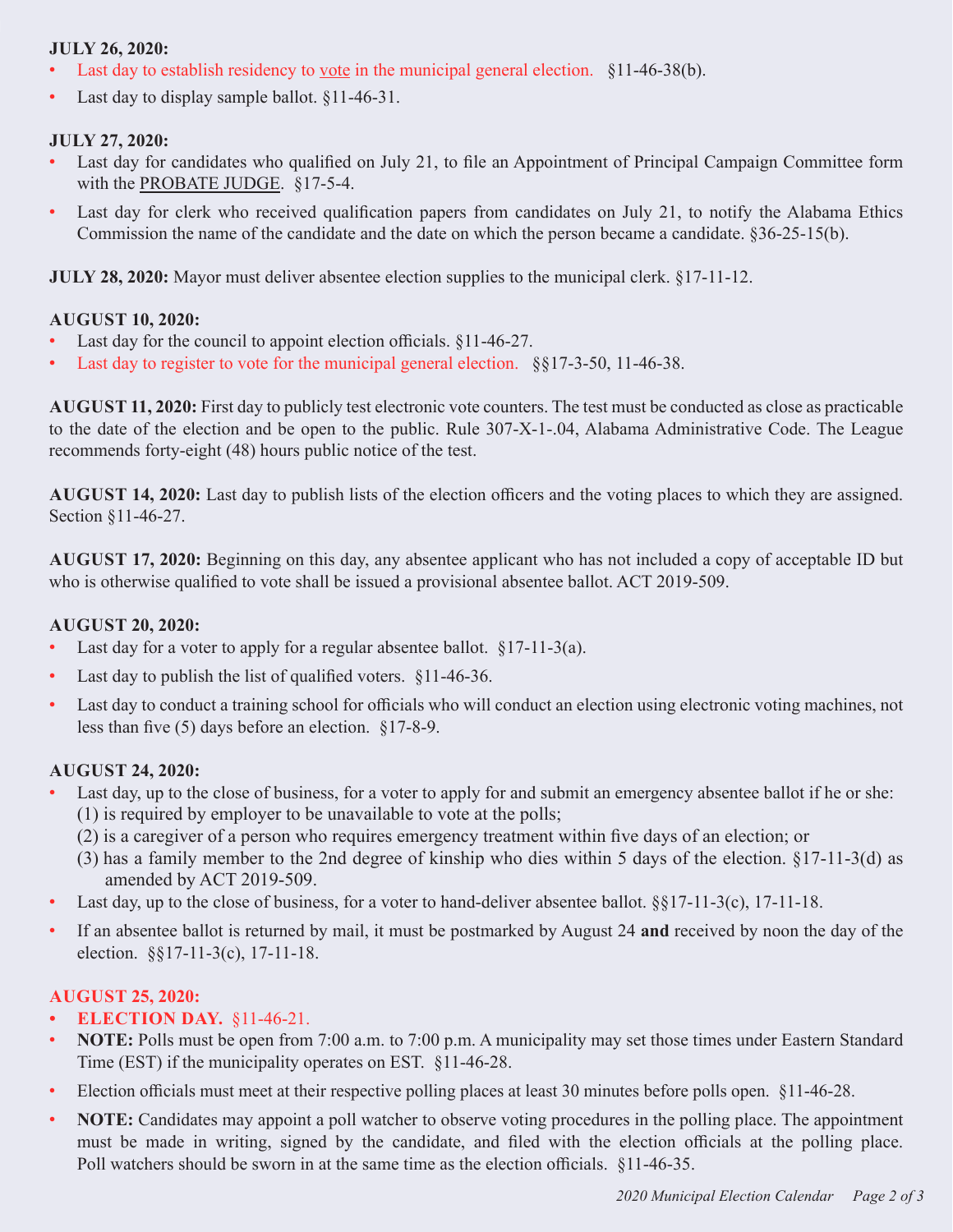- The clerk must ensure that all ballots, boxes and supplies are provided at each polling place. §11-46-33.
- Precinct counters must be tested according to the manufacturer's instructions to ensure that they are set at zero and prepared for voting. Rules 307-X-1-.11, Alabama Administrative Code.
- Deadline for returning absentee ballots by mail or an emergency absentee ballot for a registered voter who requires emergency treatment by a licensed physician within 5 days of the election is 12:00 noon. §7-11-18.
- Beginning at 12:00 noon, the clerk shall deliver the sealed affidavit envelopes containing absentee ballots to the absentee election officials. §17-11-10.

## **AUGUST 26, 2020:**

- Deadline for the absentee election manager to notify voters whose absentee ballots have become provisional due to the inspector's personal knowledge that voter was not eligible to vote by mailing a copy of the challenge statement of the inspector by the day after the election.  $\S 17-10-2(c)(3)(b)$ .
- Deadline, no later than noon, for municipal clerk to deliver written affirmations of provisional voters, inspector challenge statements, and all voter re-identification forms to the board of registrars. §17-10-2(d).

**AUGUST 28, 2020:** Last day, no later than 5:00 p.m., for an absentee voter who was required to provide identification but failed to provide it before the election to submit identification to the board of registrars.  $§17-10-2(c)(1)(b)(2).$ 

#### **SEPTEMBER 1, 2020:**

- **CANVASSING OF ELECTION RESULTS.**
- Commencing at noon, the council must canvass the election results. If a candidate receives a majority of the votes cast for the office, the council issues a certificate of election. If no candidate receives a majority, the council shall order a run-off election to be held. §§11-46-55, 11-46-46.

**SEPTEMBER 3, 2020:** Deadline for anyone with standing to contest the election to request a recount (must be within 48 hours of the official canvass on September 1). §11-46-55.1.

**SEPTEMBER 7, 2020:** Last day a candidate may contest the results of the general election. §11-46-69.

*2020 Municipal Election Calendar Page 3 of 3*

# **MUNICIPAL POST ELECTION CALENDAR**

#### **NOVEMBER 2, 2020:**

- Newly elected municipal officials take office. §11-46-21(c).
- Council meets for its organizational session. §11-43-44.

#### **FEBRUARY 25, 2021:**

- The clerk shall destroy the contents of the ballot boxes for the municipal general election unless there is notification that the election has been contested, six (6) months after the election. §11-46-46.
- The clerk no longer must preserve written notices for withdrawal of candidates in municipal general election, six (6) months after the election. §11-46-25.

#### **APRIL 6, 2021:**

- The clerk shall destroy the contents of the ballot boxes for the municipal run-off election unless there is notification that the election has been contested, six (6) months after the election. §11-46-46.
- The clerk no longer must preserve written notices for withdrawal of candidates in municipal run-off election, six (6) months after the election. §11-46-25.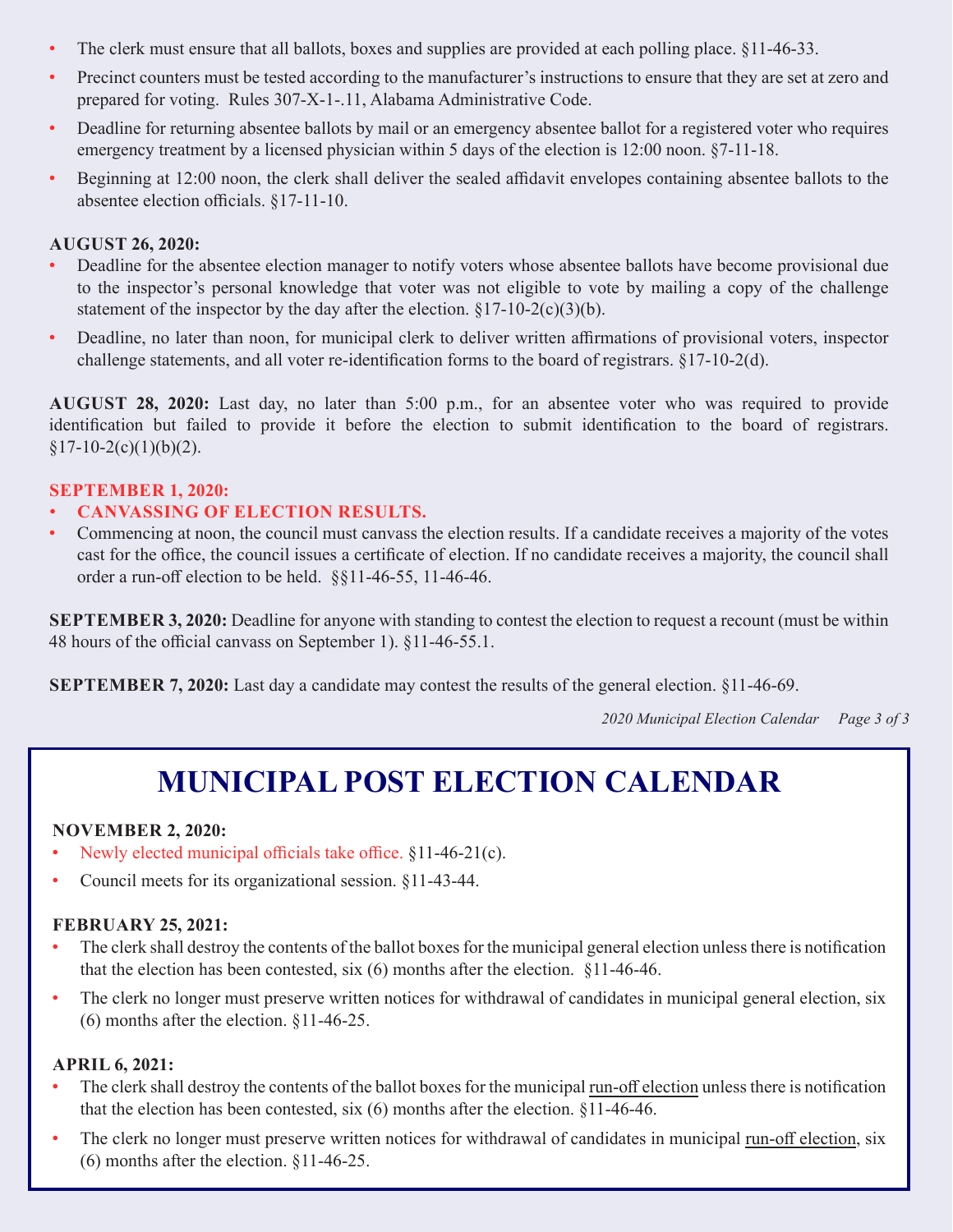# **MUNICIPAL RUN-OFF ELECTION CALENDAR**

**Please refer to main 2020 Municipal Election Calendar for more detailed instructions applicable to these deadlines during the main election process**

**THESE DATES ONLY APPLY TO MUNICIPALITIES HOLDING A RUN-OFF ELECTION**

**SEPTEMBER 8, 2020:** Last day to deliver absentee ballots and supplies to the clerk. §17-11-12.

# **SEPTEMBER 21, 2020:**

- Last day to appoint election officials for run-off election. §11-46-27.
- Last day to register to vote for the run-off election.  $\S$ § 11-46-38, 17-3-50.

**SEPTEMBER 22, 2020:** First day to publicly test electronic vote counters. Rule 307-x-1-.04, Ala. Admin Code.

**SEPTEMBER 28, 2020:** Beginning on this day, any absentee applicant who has not included a copy of acceptable ID, but who is otherwise qualified to vote, shall be issued a provisional absentee ballot. ACT 2019-509.

# **OCTOBER 1, 2020:**

- Last day to apply for a regular absentee ballot.  $\S 17$ -11-3(a).
- Last day to publish the voter's list.  $§11-46-36$ .
- Last day to conduct a training school for officials who were not previously trained.  $§17-8-9$ .

# **OCTOBER 5, 2020:**

- Last day for emergency absentee ballot application.  $\S17-11-3(d)$  as amended by ACT 2019-509.
- Close of business deadline for hand-delivery of absentee ballots. §§17-11-3(c), 17-11-18.

# **OCTOBER 6, 2020: RUN-OFF ELECTION DAY.** §11-46-2. **SEE INSTRUCTIONS UNDER AUGUST 25th IN MAIN ELECTION CALENDAR**

# **OCTOBER 7, 2020:**

- Deadline to notify voters whose absentee ballots have become provisional due to the inspector's personal knowledge that voter was not eligible to vote.  $\S 17-10-2(c)(3)(b)$ .
- Deadline, by noon, for clerk to deliver written affirmations of provisional voters, inspector challenge statements, and all voter re-identification forms to the board of registrars. §17-10-2(d).

**OCTOBER 9, 2020:** Last day, no later than 5:00 p.m., for absentee voter to submit identification to the board of registrars.  $\S 17 - 10 - 2(c)(1)(b)(2)$ .

**OCTOBER 13, 2020:** Election canvass commencing at noon. §11-46-55. See also §11-46-46.

**OCTOBER 15, 2020:** Deadline to request a recount (must be within 48 hours of the official canvass on October 13). §11-46-55.1.

**OCTOBER 19, 2020:** Last day a candidate may contest the results of the run-off election. §11-46-69.